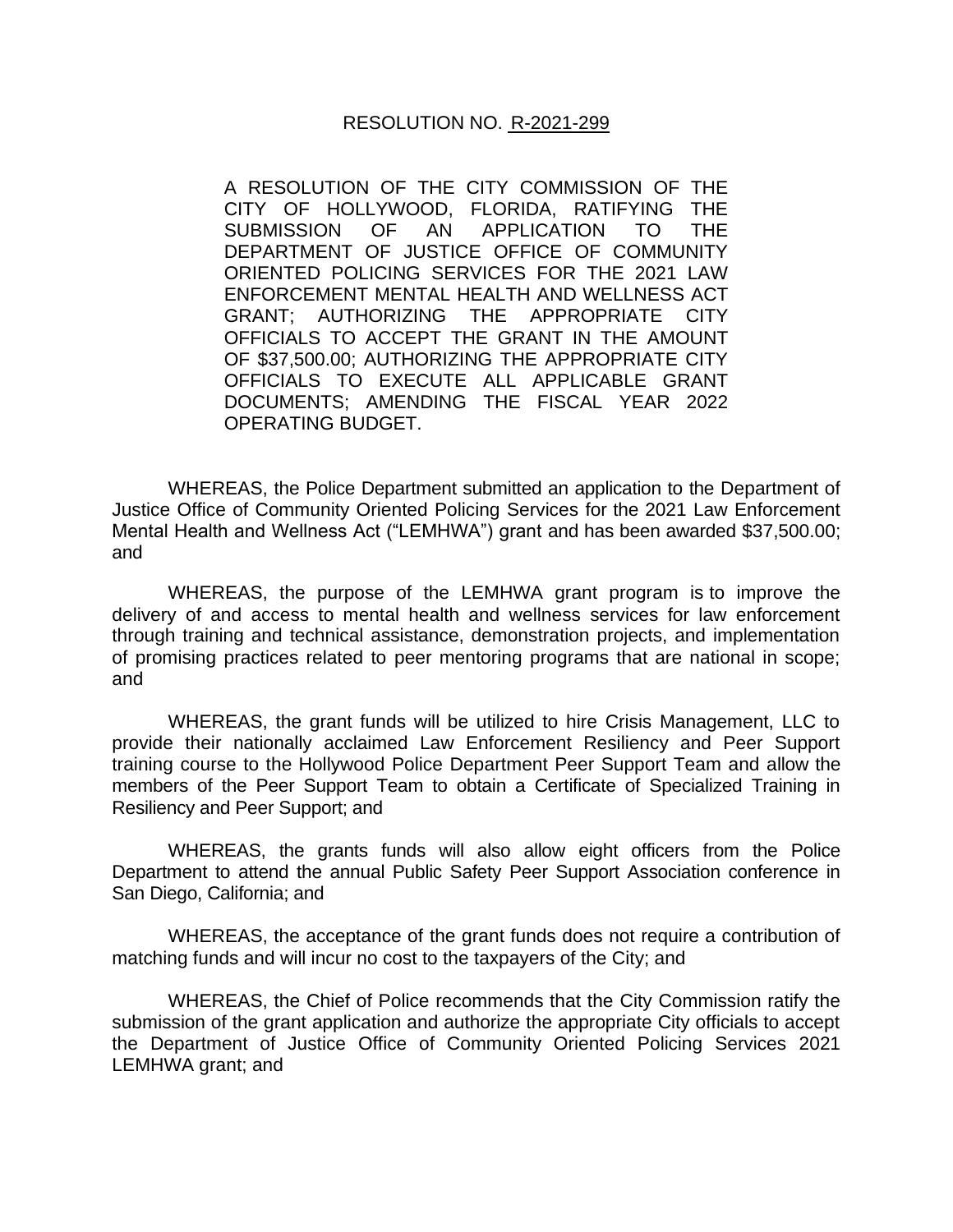WHEREAS, the Fiscal Year 2022 (FY 2022) Operating Budget was adopted and approved by the City Commission pursuant to Resolution R-2021-244 at the second Public Budget Hearing on September 23, 2021; and

WHEREAS, this Resolution seeks to authorize the recognition and appropriation of grant proceeds as detailed in the attached Exhibit "1".

NOW, THEREFORE, BE IT RESOLVED BY THE CITY COMMISSION OF THE CITY OF HOLLYWOOD, FLORIDA:

Section 1: That the foregoing "WHEREAS" clauses are ratified and confirmed as being true and correct and are incorporated in this Resolution.

Section 2: That it ratifies the submission of the grant application and authorizes the appropriate City officials to accept the Department of Justice Office of Community Oriented Policing Services 2021 LEMHWA grant funds.

Section 3: That the City Manager is authorized to accept the funds, provided that the City Manager shall have the discretion to refuse the funds if he determines it is in the best interest of the City to do so, in which case he shall advise the City Commission of his intention to refuse the grant.

Section 4: That upon the City Manager accepting the award, the appropriate City officials are authorized to execute applicable grant documents in a form acceptable to the City Manager and approved as to form and legal sufficiency by the City Attorney.

Section 5: That these Amendments to the Operating Budget of the City of Hollywood for the Fiscal Year beginning October 1, 2021, relating to the Police Grants Fund (Fund 113) and set forth in detail in the attached Exhibit "1" are adopted and authorized as Amendments to the Operating Budget of the City of Hollywood for the Fiscal Year 2022.

Section 6: That the Department of Financial Services is authorized to establish such line item accounts as may be necessary to properly monitor and track appropriations.

Section 7: That this Resolution shall be in full force and effect immediately upon its passage and adoption.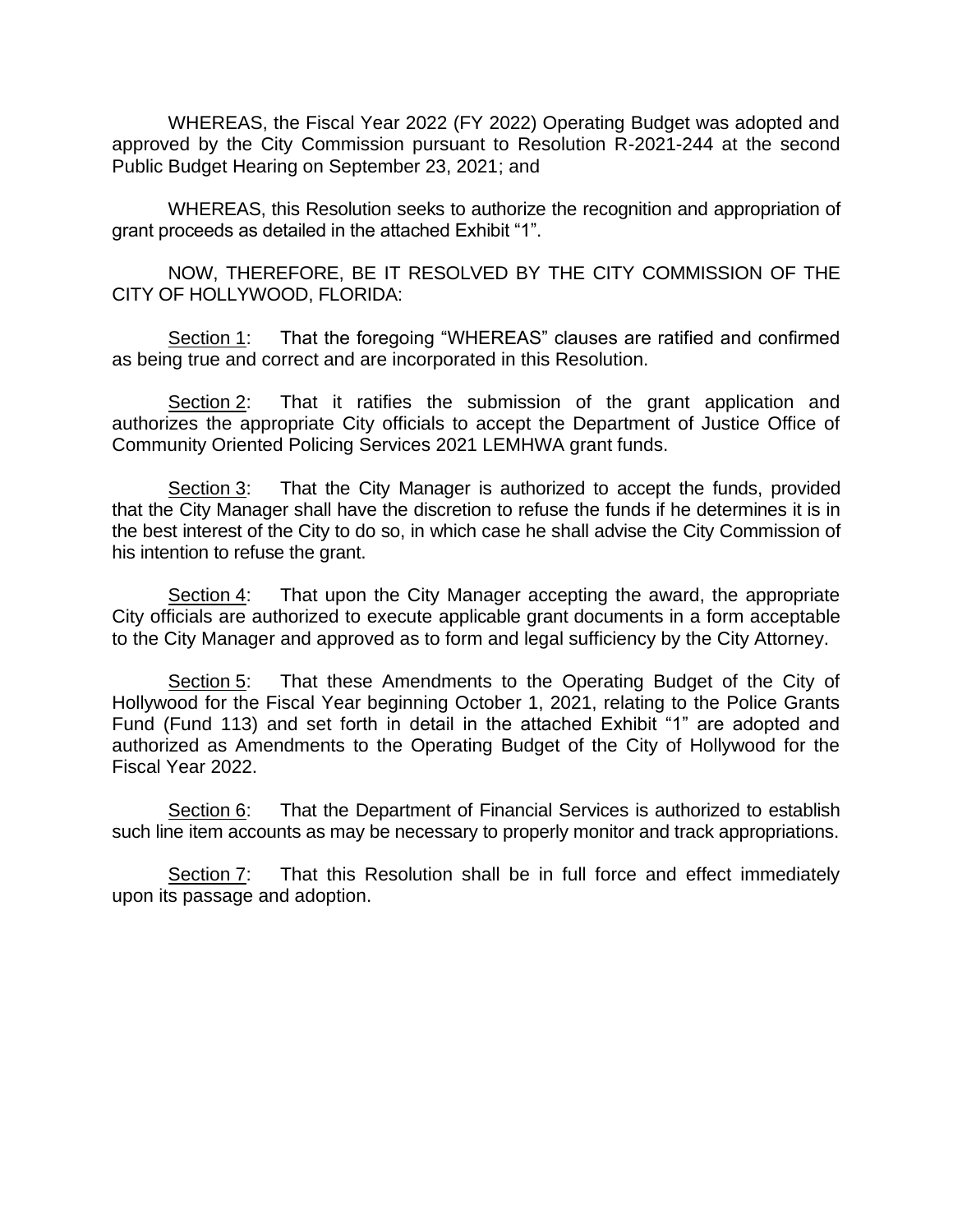A RESOLUTION OF THE CITY COMMISSION OF THE CITY OF HOLLYWOOD, FLORIDA, RATIFYING THE SUBMISSION OF AN APPLICATION TO THE DEPARTMENT OF JUSTICE OFFICE OF COMMUNITY ORIENTED POLICING SERVICES FOR THE 2021 LAW ENFORCEMENT MENTAL HEALTH AND WELLNESS ACT GRANT; AUTHORIZING THE APPROPRIATE CITY OFFICIALS TO ACCEPT THE GRANT IN THE AMOUNT OF \$37,500.00; AUTHORIZING THE APPROPRIATE CITY OFFICIALS TO EXECUTE ALL APPLICABLE GRANT DOCUMENTS; AMENDING THE FISCAL YEAR 2022 OPERATING BUDGET.

PASSED AND ADOPTED this 17<sup>th</sup> day of November, 2021.

JOSH LEVY, MAYOR

ATTEST:

\_\_\_\_\_\_\_\_\_\_\_\_\_\_\_\_\_\_\_\_\_\_\_\_\_\_\_\_\_\_\_\_\_ PATRICIA A. CERNY, MMC CITY CLERK

APPROVED AS TO FORM AND LEGAL SUFFICIENCY for the use and reliance of the City of Hollywood, Florida, only.

\_\_\_\_\_\_\_\_\_\_\_\_\_\_\_\_\_\_\_\_\_\_\_\_\_\_\_\_\_\_\_\_\_

DOUGLAS R. GONZALES CITY ATTORNEY